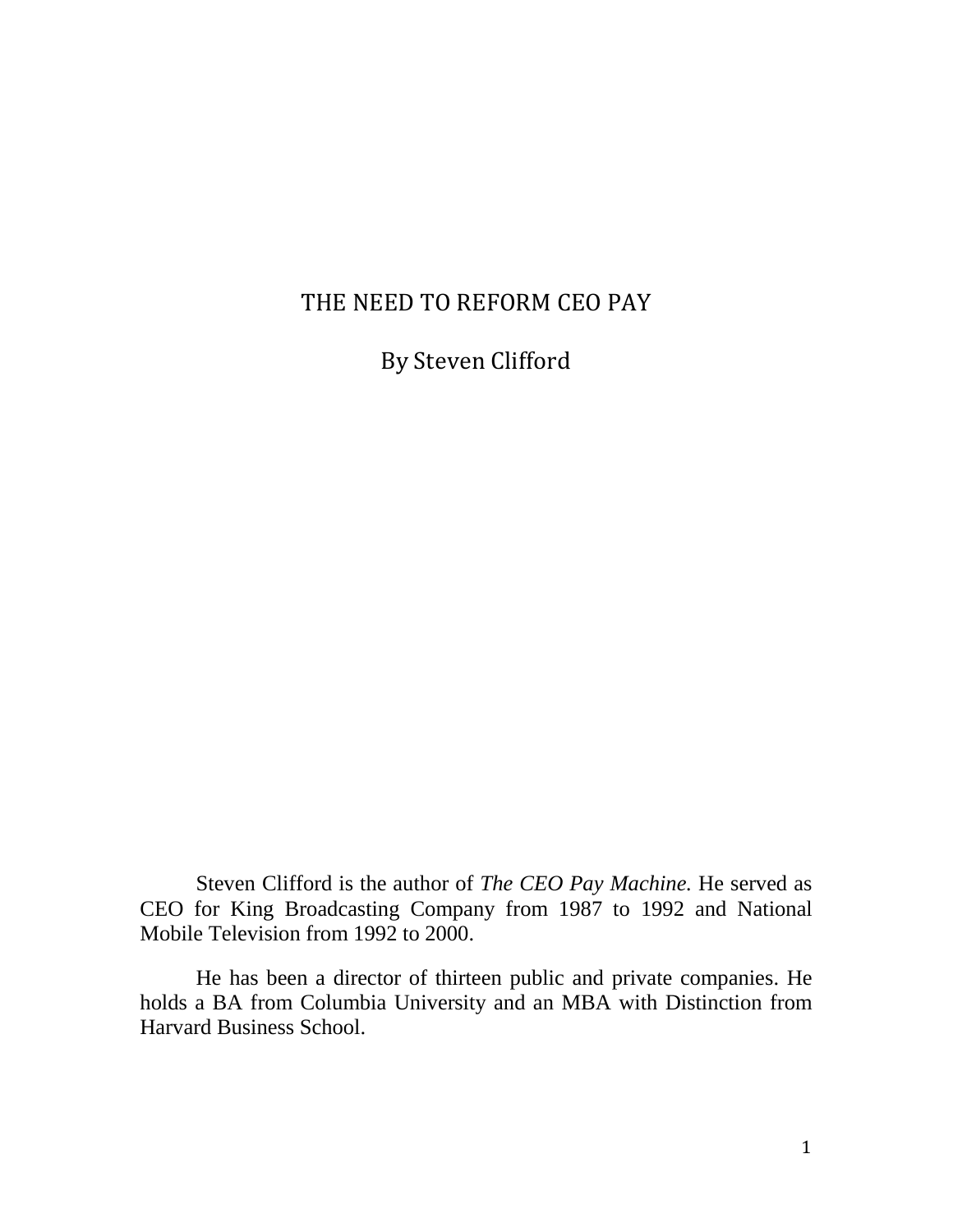I was a CEO for 14 years and have served on thirteen corporate boards. A few of these boards asked mm to chair the compensation committee. These were not S&P 500 companies, but used same pay system ands hired the same executive compensation consultants and used the same CEO pay system as the larger companies.

As I saw this pay system at work I began to think it didn't make sense. It overpaid the CEO but that was a minor problem. Worse, the annual bonuses created perverse incentives and pushed the CEO in wrong directions. They compelled a short-term focus.

Bonuses motivated the CEO to concentrate on the metrics that generate the bonus. But as the same time bonuses limited curiosity, creativity, and innovation, and pleasure in a job well done-- the very things that make people perform at their best

To convince my fellow board members throw out this pay system, I began to do research. I concluded that this CEO pay system harms the companies that use it, impedes economic growth and is a principal driver of rising income inequality.

I believe in free markets and capitalism with a light regulatory touch to assure free markets. I hold that this is the best economic system known today. I criticize CEO pay because it has nothing to do with free markets and is a threat to robust capitalist economy. This system enriches the insiders who manage it--corporate executives, board members and executive compensation consultants. It swindles everyone else.

American corporations celebrate free markets, but dismiss them when paying CEOs. [\\*](#page-1-0) To set CEO compensation, Corporate America applies a rigged, opaque, and selfserving internal method that has nothing to do with supply and demand.

<span id="page-1-0"></span><sup>\*</sup> In this paper, "CEOs" refers to the CEOs of the S&P 500, the 500 largest publicly traded companies in America, or the nearly identical Fortune 500.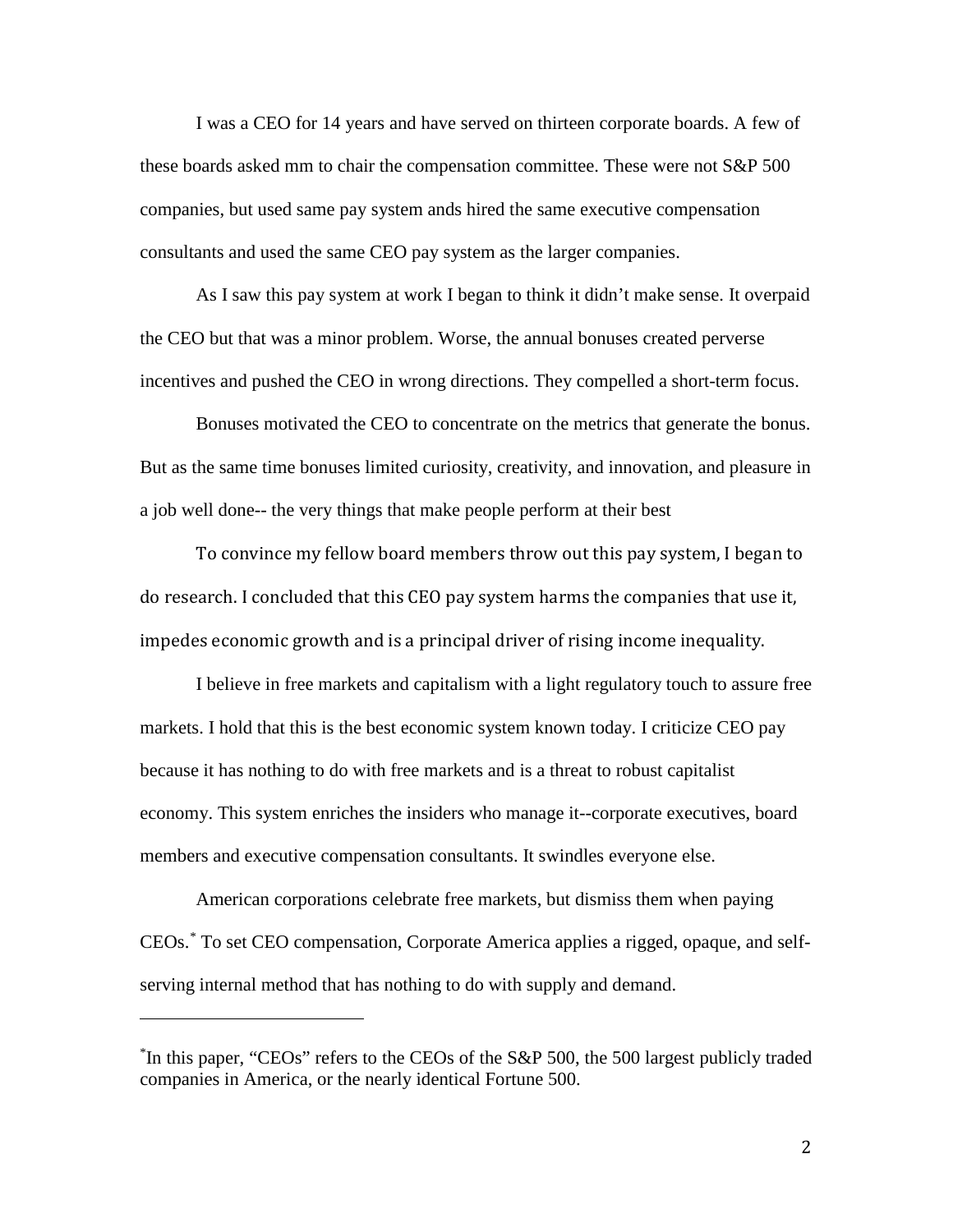CEO pay averaged \$[1](#page-12-0)8.9 million in 2017, a 17.6% increase over  $2016<sup>1</sup>$  But athletes and movie stars also make a lot of money. Why pick on CEOs?

Because the market sets compensation for athletes and movie stars but not for CEOs. Teams and movie studios bid for athletes and movie stars because their skills are portable. LeBron James would improve any NBA team and Meryl Streep any movie.

Most CEOs would not improve another company because their competence rests on knowledge of a single company—its finances, products, personnel, culture, competitors, etc.—and a single industry. Such knowledge and skills are best gained working within the company; they are not worth much outside the company.

Corporate boards understand this. Three-quarters of corporate directors believe internal candidates are better than external ones.<sup>[2](#page-12-1)</sup> Internal promotions account for three-quarters of all new CEOs.<sup>[3](#page-12-2)</sup> Moreover, CEOs hired from the outside are twice as likely to be fired as opposed to internal promotions.<sup>[4](#page-12-3)</sup>

For all these reasons, companies rarely bid for an outside CEO. Less than 2% of Fortune [5](#page-12-4)00 CEOs were previously a public company CEO.<sup>5</sup> CEO jumps between large companies happen about once a year.<sup>[6](#page-12-5)</sup> And when they jump, they usually fail; outside hires are twice as likely to be fired than internal promotions.<sup>[7](#page-12-6)</sup>

Without an auction market to guide them, almost all large companies have adopted the rigged CEO pay system developed by compensation consultants. The practices embedded in the system display a superficial logic, but in combination guarantee runaway CEO pay.

The first step is to select a peer group of supposedly comparable companies and then base pay on what these companies pay their CEOs.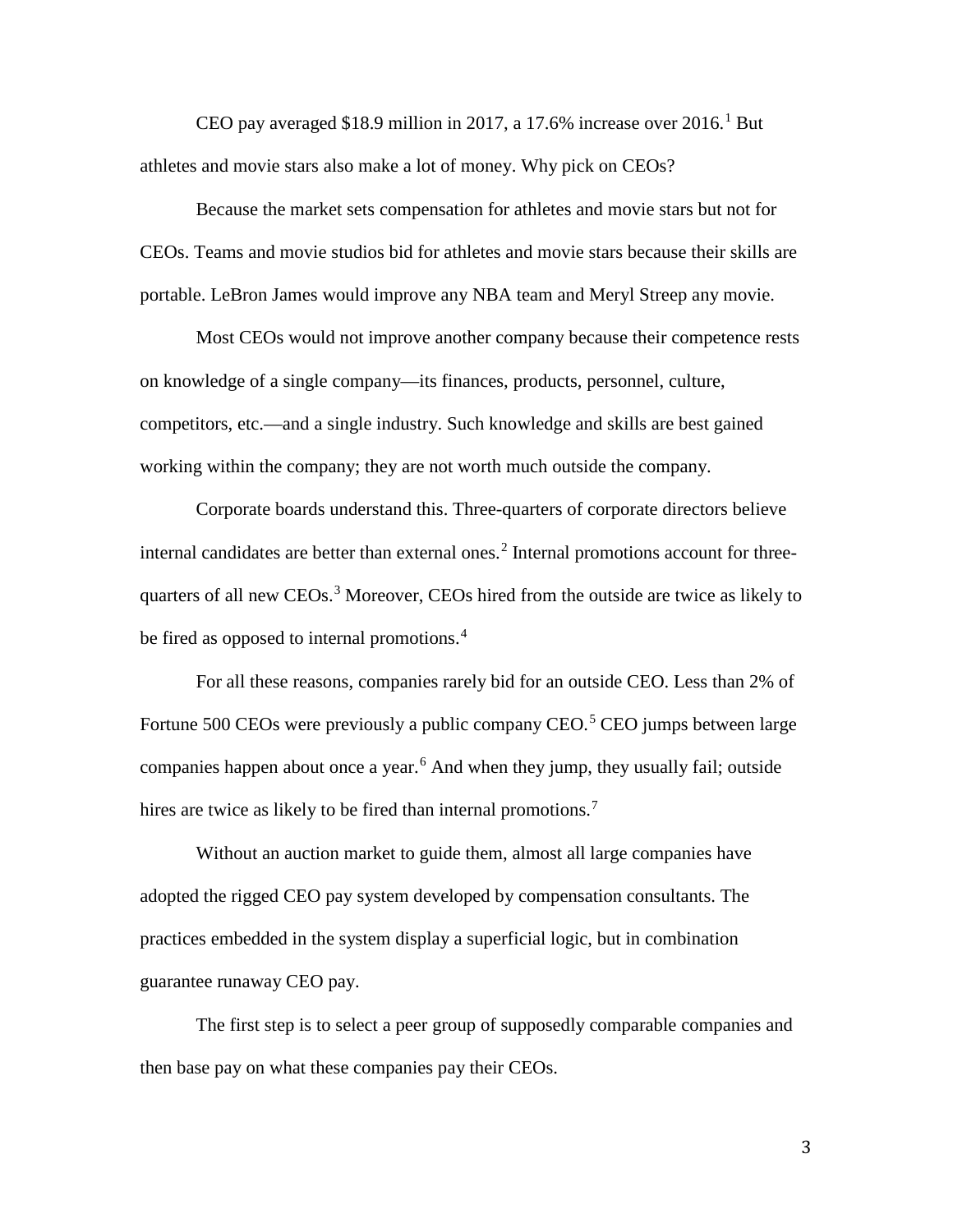You will be shocked to learn that firms select peers with highly paid CEOs. Researchers have found that "compensation committees seem to be endorsing compensation peer groups that include companies with higher CEO compensation, everything else equal, possibly because such peer companies enable justification of the high level of their CEO pay."<sup>[8](#page-13-0)</sup> Another study noted "significant structural bias in the selection of compensation peers."<sup>[9](#page-13-1)</sup> Consider the peer group for UnitedHealth Group when its CEO was the highest paid in the United States. This peer group included American Express, Apple, Bank of America, Cisco, Citigroup, Coca-Cola, Costco, Dow Chemical, General Electric, Goldman Sachs, and Google, and we are only one-quarter of the way through the alphabet.

Before joining UnitedHealth Group, this CEO had worked only at one accounting firm. With no applicable industry experience, American Express, Apple, Bank of America, Cisco, and the rest would never consider hiring him as CEO. Whatever these so-called peers paid their CEOs is totally irrelevant.

American companies virtually never include foreign companies, even their fiercest competitors, in their peer groups, as this would dramatically lower CEO pay.<sup>[10](#page-13-2)</sup> The high level of CEO pay in America is not a consequence of a modern, globalized economy. Other advanced economies function without bestowing vast wealth on CEOs. In America, the ratio of CEO-to-average-worker pay (CEO pay ratio) is 312 to  $1<sup>11</sup>$  $1<sup>11</sup>$  $1<sup>11</sup>$  In Japan it is 16 to  $1.^{12}$  $1.^{12}$  $1.^{12}$  It's 48 to 1 in Denmark.<sup>[13](#page-13-5)</sup>

The adoption of peer groups was driven neither by a coherent theory, nor a compelling philosophy, nor demonstrable effectiveness. It was blessed neither by academic studies nor industry conferences. It did not reduce costs. It increased them.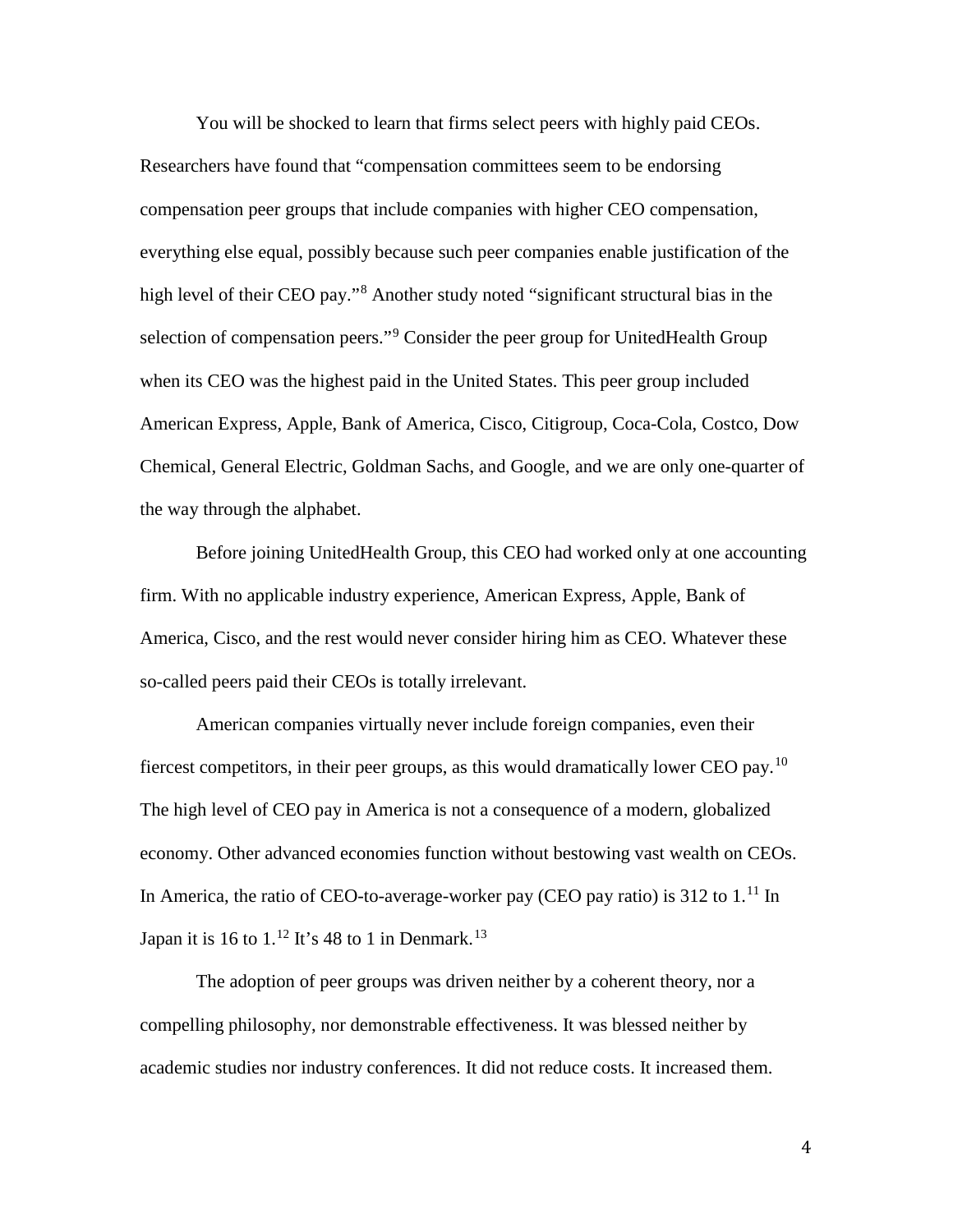Why did the use of peer groups to set CEO pay quickly achieve ubiquity? Because CEOs and boards saw it was in their self-interest. CEOs got more money and boards could hide behind supposedly objective data assembled by third-party experts.

Having selected a group of highly paid peers, the next step is to rank the CEO within the group, on the theory that excellent companies should pay more than lousy companies. Apparently, directors assume that any company that would invite them on the board must be first-class. Every board on which I've served or researched ranked itself, and therefore its CEO, at the 50th, 75th, or 90th percentile of the group.<sup>[14](#page-13-6)</sup> Rankings below the 50th percentile almost never occur.<sup>[15](#page-13-7)</sup> The net result of such ranking is a corporate Lake Woebegone where all CEOs are above average.

CEOs need not achieve anything to be benchmarked at the 75th percentile. The highest paid CEOs in 2010, 2011, 2012, 2013, and 2014 did not, and did not have to, perform better than 75% of their peer group; they were pegged at the 75th percentile based upon the board's presumption that they were a swell company.<sup>[16](#page-13-8)</sup>

While peer groups and benchmarks are the foundation of the pay system, they produce only a *target* for CEO compensation. This target is then transformed into actual compensation by applying bonus metrics and bonus ranges. Typically these are a set of metrics, such as earnings-per-share (EPS), cash flow, beating a budget, or total shareholder return. In any given year, a CEO may receive multiple short-term and longterm bonuses, most with a range between the maximum and minimum bonus, a complex, and at times, divergent set of performance criteria.

The CEO is well positioned to negotiate easy bonus arrangements as he controls the company's information and planning systems, while the board, lacking staff and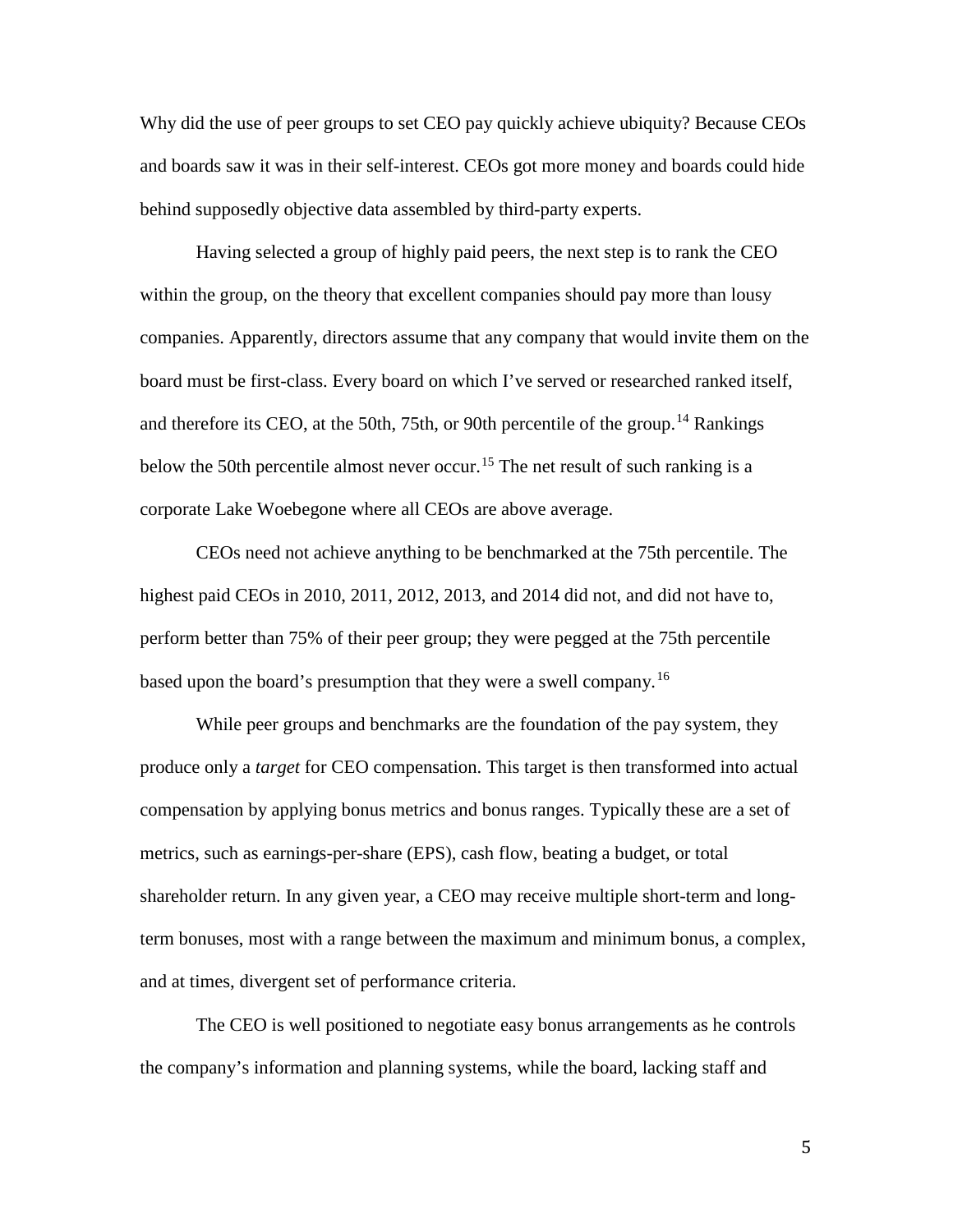institutional memory, gets most of their information through the CEO.[\\*](#page-5-0) Even if he misses targets, he runs the books and exercises accounting discretion to increase earnings.

A CEO who beats performance goals may make two to three times his target compensation. And they often do. For example, the highest paid CEOs in 2010 and 2011 had compensation targets of \$9.1 and \$20 million and actual compensation of \$102 and  $$145$  million.<sup>[17](#page-13-9)</sup>

Such enormous CEO paydays are then fed back into the peer groups for other CEOs, increasing their compensation. In turn, their higher numbers get fed back into the first CEO's peer group generating still another increase. Since 1978, these annual rounds of CEO leapfrog have produced a 1,000% inflation-adjusted increase in CEO pay. During the same period, the median real wage for American males has declined.<sup>[18](#page-13-10)</sup>And the CEO pay ratio has grown from 26 to 312.<sup>[19](#page-13-11)</sup> America's most respected institution, the U.S. military, functions effectively with a CEO pay ratio of less than five.

Businesses are supposed to control expenses. CEO pay is one of the few that the board directly manages. Why don't they ignore what others pay CEOs and ask if another company is likely to bid for his services? If no one else is interested, why give more than the percentage increase that most other employees receive? In the unlikely case that another company may pursue him, the board can apply cost/benefit analysis by weighing the odds and cost of his leaving against the additional pay to keep him. This is a simple task compared to many complex business decisions.

Directors don't control CEO pay because it is not in their self-interest.

<span id="page-5-0"></span><sup>\*</sup> Avoiding the awkward repetition of "he or she," I will use the male pronoun when referring to CEOs since 95% are men.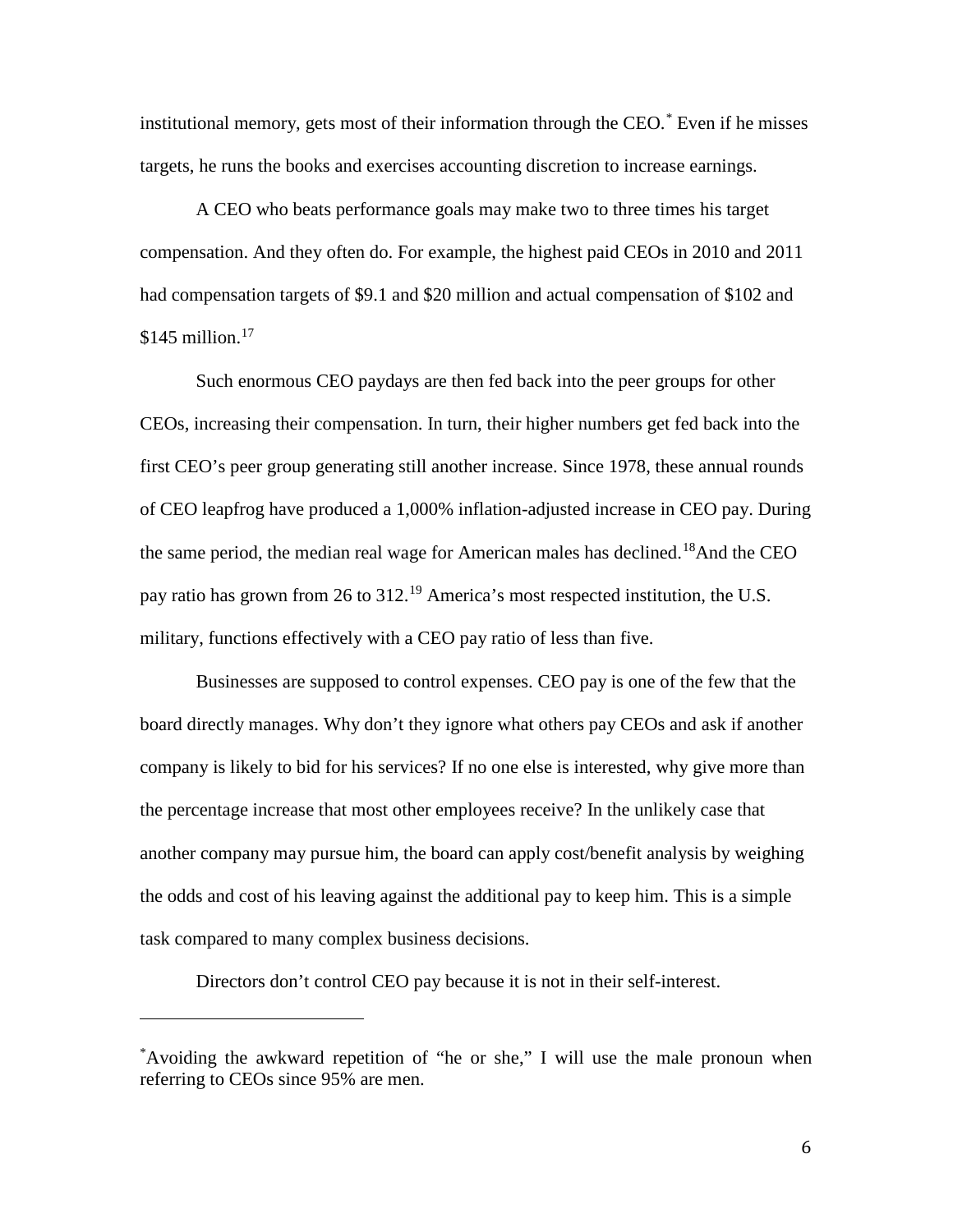The board wants to keep the CEO happy. He is the captain of the team, is often their friend, and may have invited them to join the board. Other CEOs and ex-CEOs usually constitute a majority of the board.

The CEO negotiates for himself while the directors negotiate for the shareholders. The CEO pockets what he gets, but the directors pay with the shareholders' money, not their own, a recipe for an uneven negotiation.

Director and CEO compensation are highly correlated and typically influenced by the same compensation consultant. With annual director fees averaging \$288,909 why balk at a big raise for the CEO? You are likely to get one yourself next year. And you won't be asked to join other boards if the word gets out that you are tough on CEO pay.

Directors have scant incentive to rock the boat and disturb board congeniality by resisting CEO pay increases, especially when they can hide behind supposedly impartial third-party consultants. Though a vocal critic of CEO pay levels, even Warren Buffett admitted that he has voted for compensation plans with which he disagreed.<sup>[20](#page-14-0)</sup>

Directors know they cannot be personally liable no matter how much they pay the CEO. The "business judgment rule" gives the board broad discretion.<sup>[21](#page-14-1)</sup> Then there is safety in numbers. Directors can reassure themselves that they are doing precisely what all other boards do, and even rationalize that the profligacy of those other boards created this problem. Those boards acted irresponsibly, established ridiculous CEO pay levels, and left us with no choice but to match them.

Directors would deny that they are shills for the CEO and explain that the big bucks serve as "motivation" and justified by "pay for performance." There is no evidence to support these claims.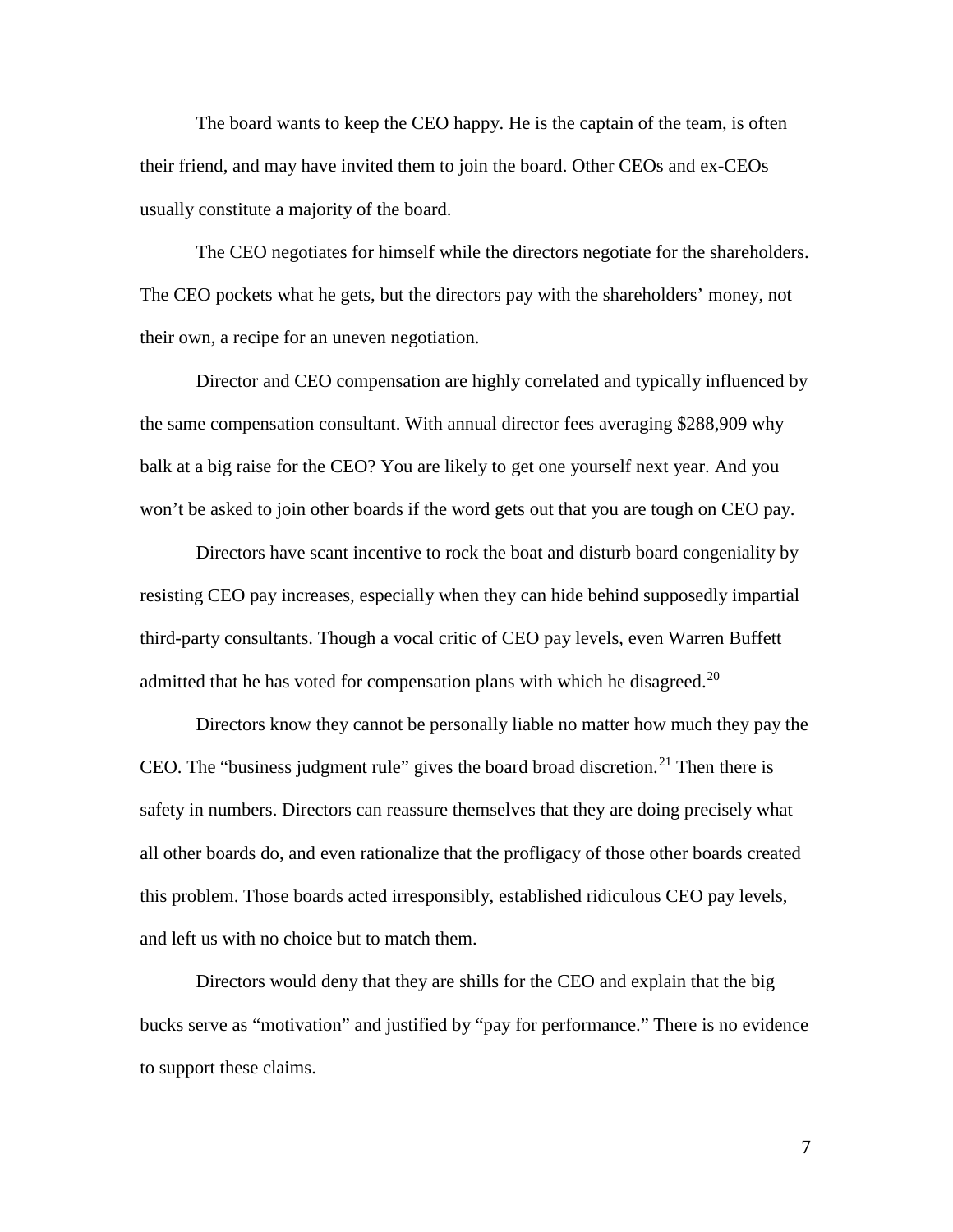CEOs are intrinsically highly motivated people. This is how they got the job. The pay system can only channel this motivation. Today's system misdirects it toward shortterm achievements instead of long-term growth and shareholder satisfaction.

At the CEO level, not only are immense bonuses unnecessary, they are counterproductive. "There is no evidence that massive financial incentives attract the best talent," says one expert on this issue. "[They] fill up your entire thinking space, preventing you from focusing on other things or being open to ideas."<sup>[22](#page-14-2)</sup> Other research confirms that while financial incentives can be effective for simple, repetitive tasks, they tend to decrease motivation and performance for complex jobs such as managing a large company. $^{23}$  $^{23}$  $^{23}$ 

Though bonuses are useless or perverse as a motivational tool, corporations are still wedded to the concept of "pay for performance." According to most company proxy statements, this is the first principle of executive compensation. But they have never been able to make "pay for performance" work. Over long periods, the more a company pays its CEO, the worse shareholders fare.<sup>[24](#page-14-4)</sup> Companies that overpay their CEOs are usually poor investments. This is confirmed by many recent studies.<sup>[25](#page-14-5)</sup>

Why does outsize CEO pay lead to poor performance? The millions that companies waste on executive pay is a small part of the cost. In addition, colossal CEO pay generates huge hidden costs. It hurts companies when CEOs focus sharply on goals that can earn them a bonus and ignore everything else or embark on risky business strategies because CEO stock options give them a big upside but no downside.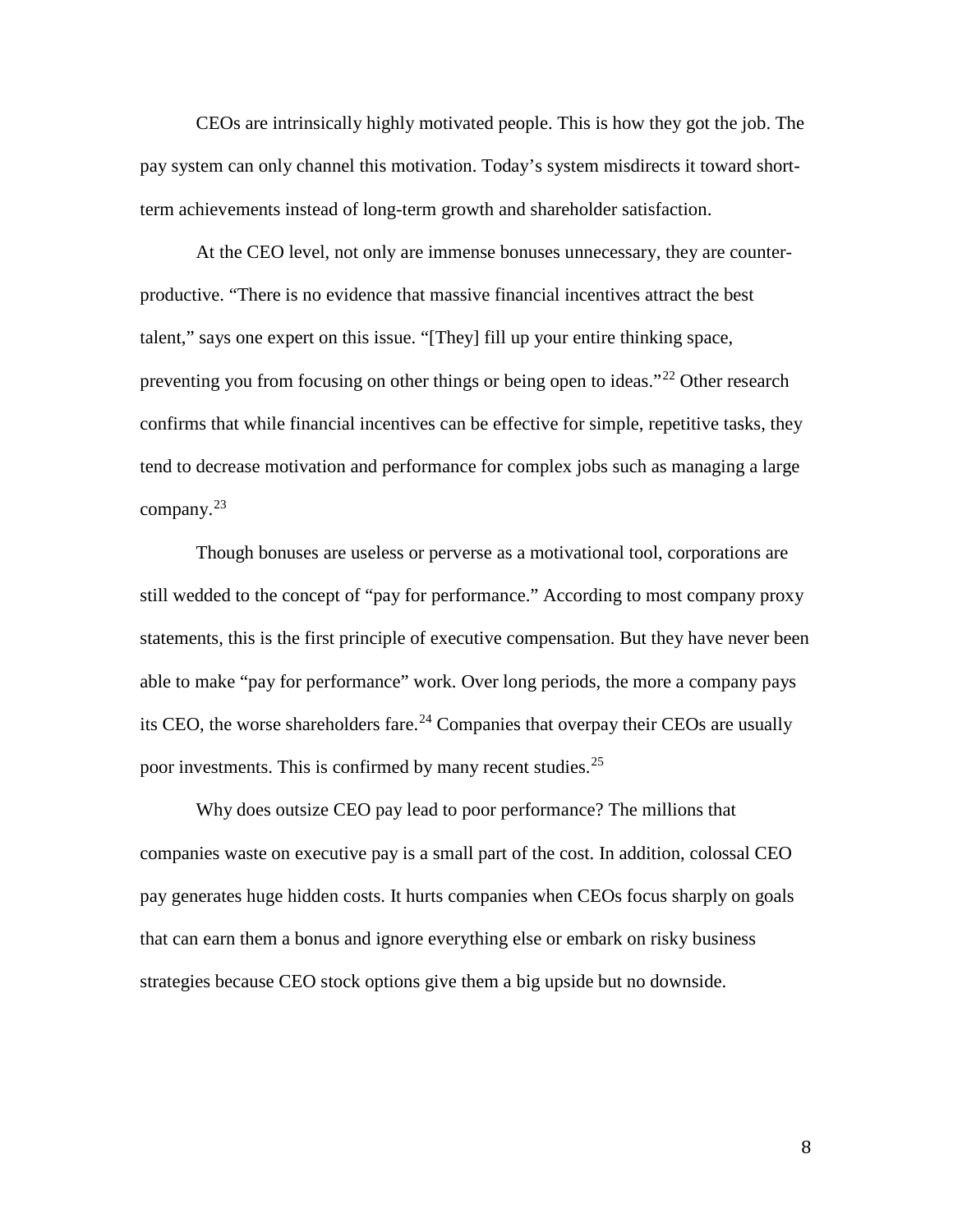The effects on employee morale are much more expensive.<sup>[26](#page-15-0)</sup> When the CEO makes more before lunch than you do in a year, it is hard to be inspired by his rallying cry, "There is no I in team."

However, the short-term thinking that the pay systems fuels is its most costly effect. Consider stock buybacks.

The average CEO serves only 4.7 years, receives 85% of total compensation in equity awards, and typically cashes out soon after vesting. Moreover, since stock price is often a metric that drives bonus levels, CEOs have a compelling incentive to push up the stock price.

There are two paths toward this. The hard path is to beat the competition by developing new products, training and fairly paying the workforce, employing new technology, increasing productivity, providing excellent customer service, and controlling costs, etc. The easy path is to buy back your own stock.

In 2018 S&P 500 buybacks topped \$800 billion, 75% of earnings.<sup>[27](#page-15-1)</sup> Since 2016, dividend plus buyback have consumed all S&P earnings leaving nothing for reinvestment.[28](#page-15-2)

According to accepted finance theory, buybacks make sense only when a company has excess cash, poor investment opportunities, and a stock below its "intrinsic" value. But flush with cash from tax cuts, corporations announced record buybacks in 2018 and 2019 as stocks soared to all time highs.

Buybacks provide only a one-time EPS (earnings per share) boost by reducing the number of shares outstanding. Sound investments can generate decades of gains. Between 2008 and 2015, McDonald's allocated about \$18 billion to stock buybacks. The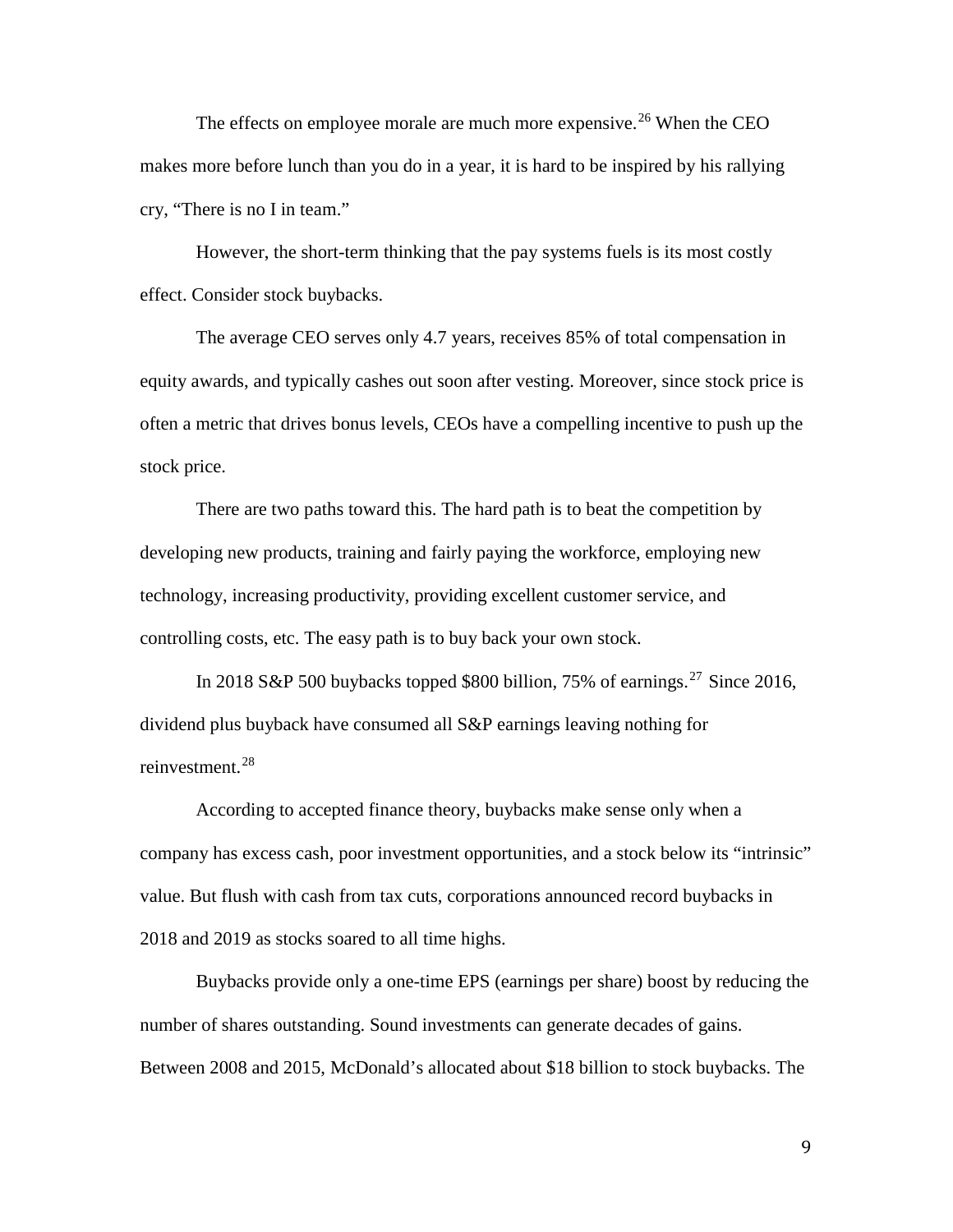reduction in shares outstanding generated a 4.4% increase in EPS. However, had McDonald's invested this amount at a measly 2.3% annual return, its EPS would have increased more.<sup>[29](#page-16-0)</sup> The theory that business executives will allocate capital efficiently breaks down when it is in their self-interest not to do so.

But the greatest damage from CEO pay falls not upon the companies themselves, but the entire economy.

Income inequality in America has risen sharply since 1980. Economists point to multiple causes including globalization and competition from low wage countries, technological changes that reward the highly skilled, the decline of labor unions, tax cuts and other conservative economic and tax policies, free market worship and the rise of winner-take-all economics, and corporate cultures that place stock price and earnings above employees. [30](#page-16-1)

All of the above may contribute to inequality. However, the proximate cause is quite simple. The jump in inequality is due to a small number of people, mostly business executives, who make huge amounts of money. They are the top 0.1% who averaged \$6.4 million in income in 2012.<sup>[31](#page-16-2)</sup> The 0.1%, 160,000 households, hold 22% of the nation's wealth, as much as the bottom  $90\%$ .<sup>[32](#page-16-3)</sup> The 0.1% share has doubled since 1995.<sup>[33](#page-16-4)</sup>

You might be surprised to learn that the majority of the 0.1% are not athletes, movie stars, and heiresses. CEOs and other business executives constitute over three-fifths of the top 0.1%.<sup>[34](#page-16-5)</sup> As Noble Prize-winning economist Paul Krugman puts it, "Basically, the top 0.1% is the corporate suits, with a few token sports and film stars thrown in." $35$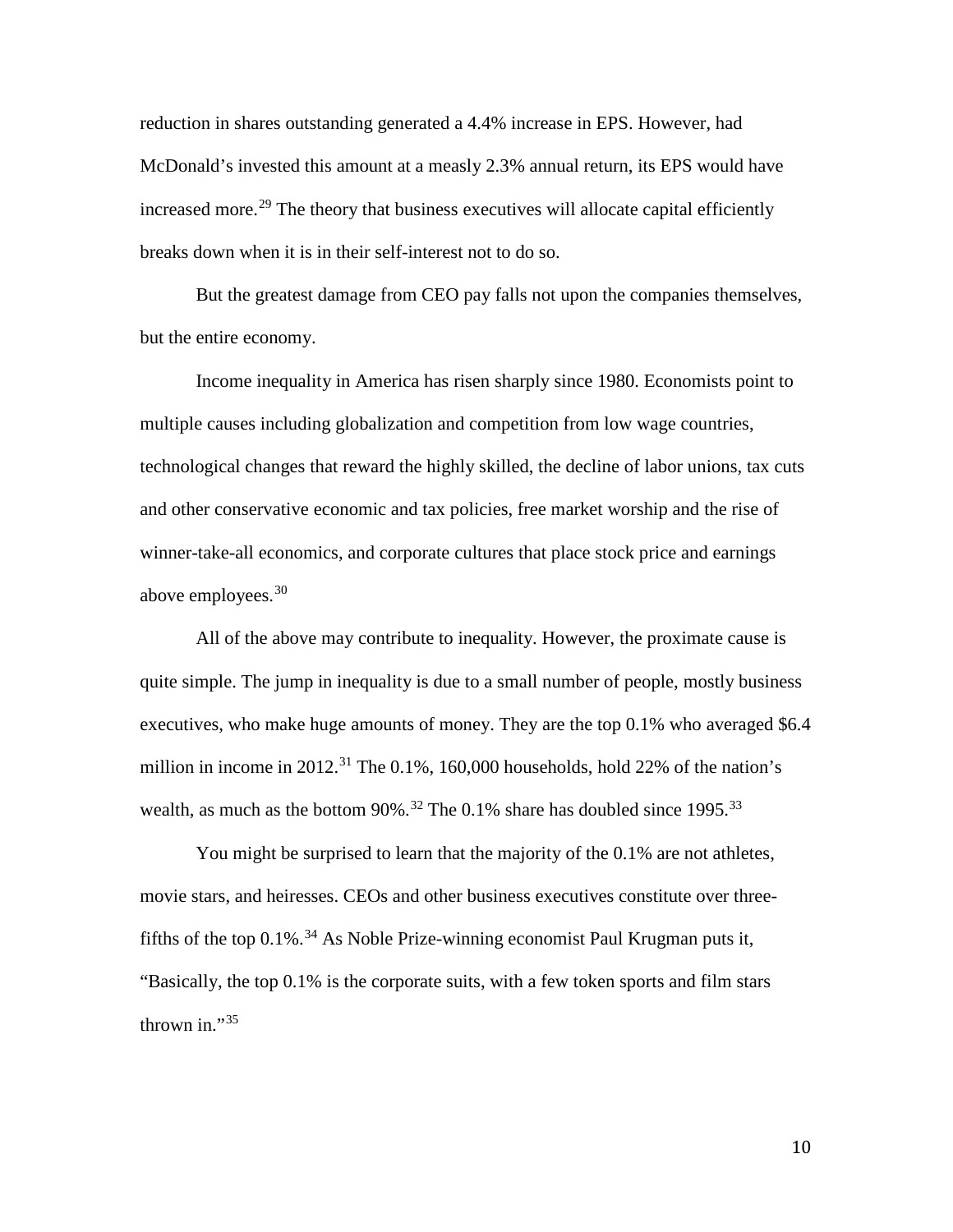Whether increasing inequality helps or hurts the economy is the wrong question. The right question (and an easier one) is, "Given where America is today, will greater or lesser income inequality spur economic growth?"

From 1950 to 1979, while the CEO pay ratio was relatively constant, per capital GDP increased at 2.6% annually. When the CEO pay ratio surged from 1980 through the first half of 2017, this number dropped to 2.1% a year.<sup>[36](#page-16-7)</sup> The difference may sound small, but over the average American's lifetime, the higher growth rate results in per capita GDP that is  $45\%$  larger.<sup>[37](#page-16-8)</sup>

Even the poorest of countries can produce growth spurts for a few years, but sustained growth, such as the United States and western European countries enjoyed from the end of World War II through the mid-70s, is rare because it's much easier to ignite growth than to sustain it.

The International Monetary Fund (IMF) demonstrated that relatively equal income distribution was required for sustained economic growth.<sup>[38](#page-16-9)</sup> "A 10% decrease in inequality increases the expected length of a growth spell by 50%. The effect is large, but is the sort of improvement that a number of countries have experienced during growth spells."<sup>[39](#page-16-10)</sup> Relative income equality showed a stronger effect on sustained growth than foreign investment, trade openness, exchange rate competitiveness, or the strength of political institutions.

Income inequality suppresses economic growth by restricting opportunity for a nation's biggest economic asset—an educated, motivated, and competent workforce. According to a study by the Organization for Economic Co-operation and Development (OECD), income inequality curtails growth "by hindering human capital accumulation. It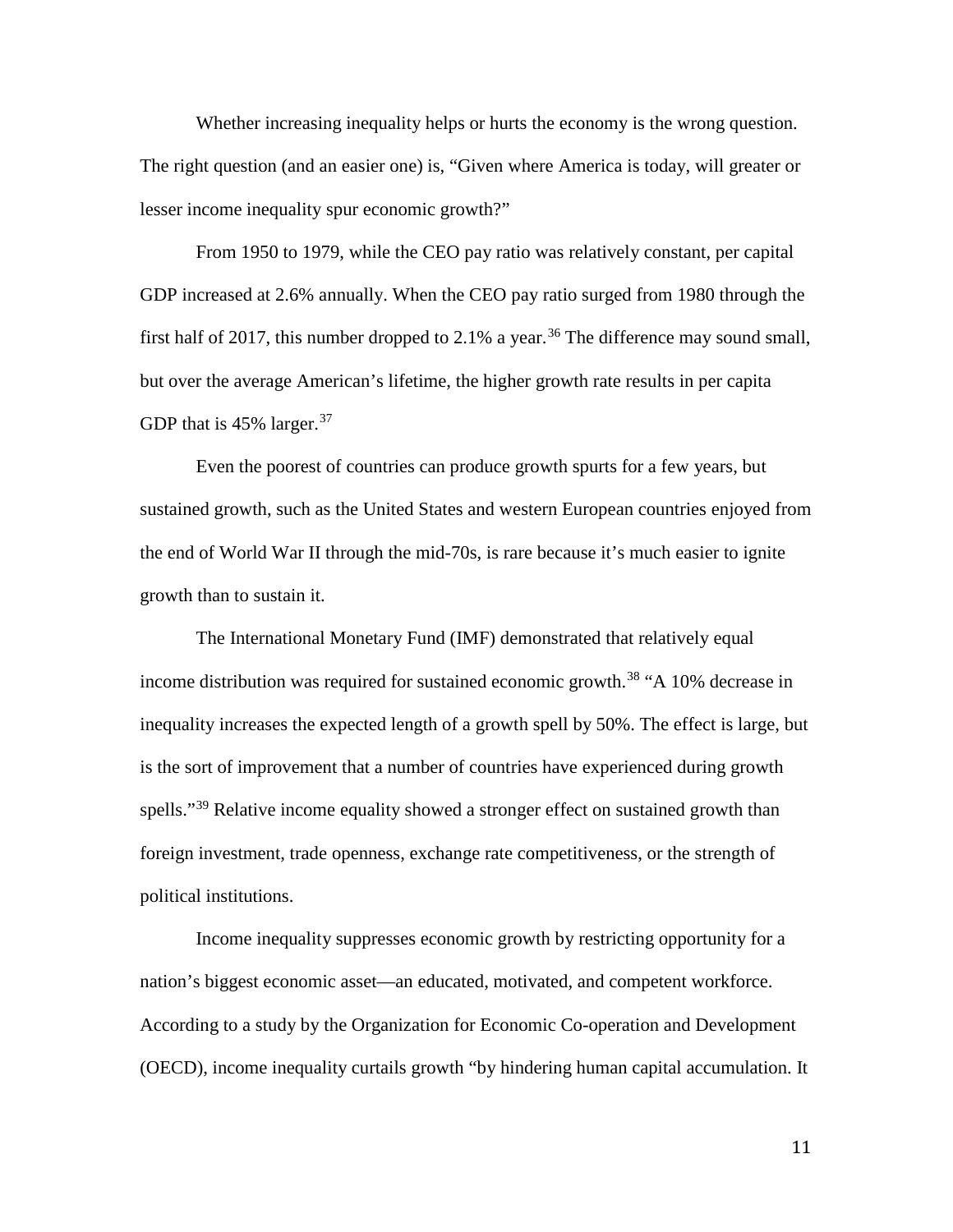undermines education opportunities for disadvantaged individuals, lowering social mobility and hampering skills development."<sup>[40](#page-17-0)</sup> The OECD found that the 21 developed countries would have increased their GDP by 8.5% over the past 25 years if they had not experienced increased income inequality.<sup>[41](#page-17-1)</sup> If an 8.5% loss in GDP does not sound severe, recall that the United States' GDP loss during the Great Recession of 2008–2009 was 4%.[42](#page-17-2)

Rising income inequality also hurts growth by increasing crime and incarceration, <sup>[43](#page-17-3)</sup> imposing higher costs on health care and education, [44](#page-17-4) and leading to political decisions, such as biased tax and regulatory policies<sup>[45](#page-18-0)</sup> and making the economy more vulnerable to economic shocks.

Finally it erodes trust. Americans recognize the importance of law to a flourishing economy, but trust is even more important. Trust is the lubricant of the capitalist engine. $46$ 

Shareholder "say-on-pay votes" have ignored the structural CEO pay problem and addressed only the most outrageous CEO pay packages. The failure rate so far in 2019 is  $1.2\%$ <sup>[47](#page-18-2)</sup>

America's method of paying CEOs is both corrupt and corrupting. It is rigged by corporate insiders and has nothing to do with free markets. It neither effectively motivates nor reward CEO performance. It harms companies, employees and the American economy. To date shareholder "say-on-pay" votes have When CEOs and corporate directors neglect their fiduciary duties to the detriment of almost everyone else, it is time for government to exercise regulatory oversight.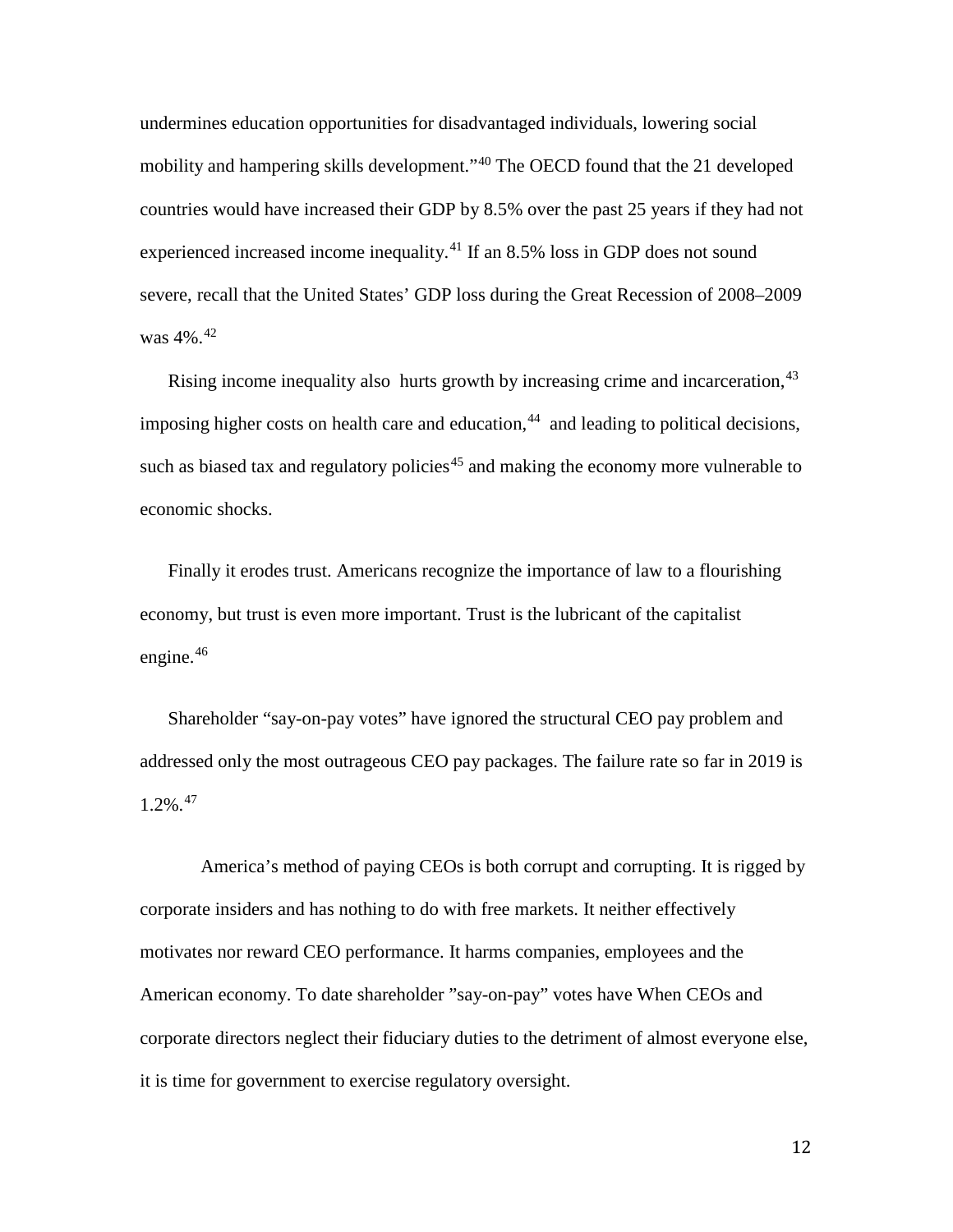I support all legislation that would help constrain excessive CEO pay and

buybacks so therefore I am in favor of HR XXX, XXX and XXX.

 $\overline{a}$ 

I support all legislation that would help constrain excessive CEO pay and buybacks so therefore I am in favor of legislation to require discloser of information first, on pay raises made to executives and non-executive employees , second on human capital management and third to study mandatory disclosure on stock repurchases.

<span id="page-12-1"></span><sup>2</sup> Dale S. Rose, "Five Essential Questions for Getting CEO Succession Right  $(42)$ ," *Leadership Insight* (blog), February 16, 2012, http://leadershipinsightblog.com/2012/02/16/getting-ceo-succession-right-2/.

<span id="page-12-2"></span> $3$  Kevin J. Murphy and Ján Zábojník, "Managerial Capital and the Market for CEOs" (working paper, April 2007), http://papers.ssrn.com/sol3/papers.cfm?abstract\_id=984376.

<span id="page-12-3"></span><sup>4</sup> William G. Hardin III and Gregory Leo Nagel, "The Transferability of CEO Skills" (working paper, October 2007), http://papers.ssrn.com/sol3/papers.cfm?abstract\_id=1019413.

<span id="page-12-4"></span><sup>5</sup> Martijn Cremers and Yaniv Grinstein, "Does the Market for CEO Talent Explain Controversial CEO Pay Practices?," May 21, 2013, *Review of Finance* (forthcoming), http://papers.ssrn.com/sol3/papers.cfm?abstract\_id=1108761.

<span id="page-12-5"></span> $6$  C. Edward Fee and Charles J. Hadlock, "Raids, Rewards, and Reputations in the Market for Managerial Talent," *The Review of Financial Studies* 16, no. 4 (Winter 2003), http://rfs.oxfordjournals.org/content/16/4/1315.

<span id="page-12-6"></span><sup>7</sup> Gretchen Morgenson, "C.E.O.'s and the Pay-'Em-or-Lose-'Em Myth," *New York Times*, September 22, 2012, http://www.nytimes.com/2012/09/23/business/ceos-and-thepay-em-or-lose-em-myth-fair-game.html?pagewanted=all&\_r=0.

<span id="page-12-0"></span><sup>&</sup>lt;sup>1</sup> [Lawrence Mishel](https://www.epi.org/people/lawrence-mishel/) and [Jessica Schieder,](https://www.epi.org/people/jessica-schieder/) "CEO Compensation Surged in 2017," Economic Policy Institute, August 16, 2018, https://www.epi.org/publication/ceocompensation-surged-in-2017/.

This study included gains on the exercise of stock options in CEO pay. Were these excluded, CEO pay would have averaged \$13.3 million.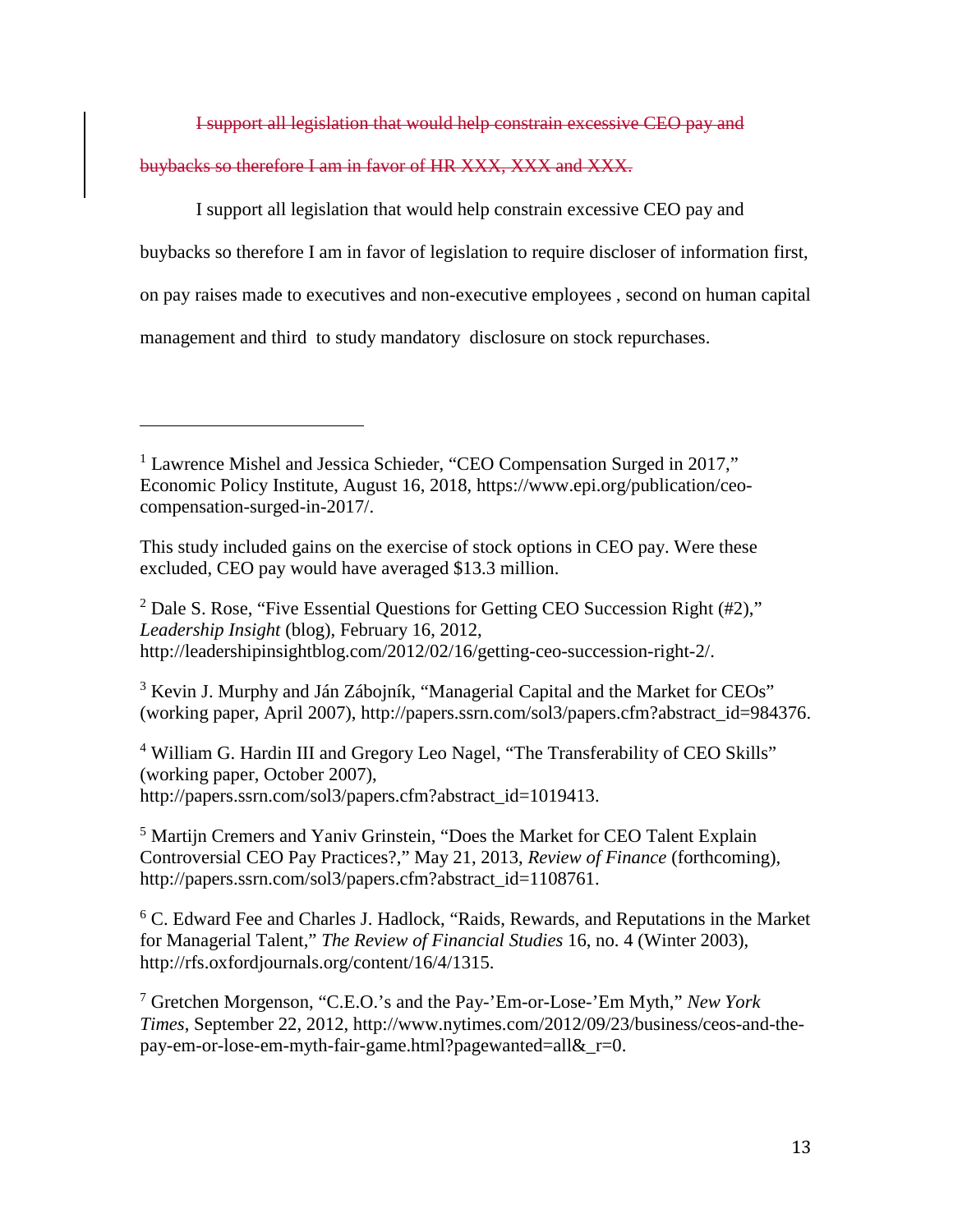<span id="page-13-0"></span><sup>8</sup> Michael Faulkender and Jun Yang, "Inside the Black Box: The Role and Composition of Compensation Peer Groups," *[Journal of Financial Economics](https://econpapers.repec.org/article/eeejfinec/)* 96, no. 2 (May 2010), http://www.sciencedirect.com/science/journal/0304405X/96/2.

<span id="page-13-1"></span><sup>9</sup> "Compensation Peer Groups at Companies with High Pay," IRRC Institute, June 2010, http://www.irrcinstitute.org/pdf/Final-Compensation-Peer-Groups-at-Companies-with-High-Pay\_June2010.pdf.

<span id="page-13-2"></span> $10$  Tellingly, when companies compare performance against others, they almost always ignore their carefully selected peer group. Instead, they use a broad market index or some internally prepared bogey that they almost always exceed. Weighted for market capitalization.

<span id="page-13-3"></span><sup>11</sup> [Mishel](https://www.epi.org/people/lawrence-mishel/) and [Schieder,](https://www.epi.org/people/jessica-schieder/) "CEO Compensation Surged."

<span id="page-13-4"></span><sup>12</sup> Zaid Jilani, "Average Japanese CEO Earns One-Sixth as Much as American CEOs," ThinkProgress, July 8, 2010, [http://thinkprogress.org/politics/2010/07/08/106536/japanese-ceo-american-sixth/.](http://thinkprogress.org/politics/2010/07/08/106536/japanese-ceo-american-sixth/)

<span id="page-13-5"></span><sup>13</sup> [Gretchen Gavett](https://hbr.org/search?term=gretchen+gavett), "CEOs Get Paid Too Much, According to Pretty Much Everyone in the World," *[Harvard Business Review](https://hbr.org/)*, September 23, 2014, https://hbr.org/2014/09/ceosget-paid-too-much-according-to-pretty-much-everyone-in-the-world/.

<span id="page-13-6"></span> $14$  At the 50th percentile benchmark, the compensation is higher than half the peer group CEOs and lower than half. At the 75th percentile, the compensation is higher than threequarters of the CEOs in the peer group.

<span id="page-13-7"></span><sup>15</sup> Thomas A. DiPrete, Gregory M. Eirich, and Matthew Pittinsky, "Compensation" Benchmarking, Leapfrogs, and the Surge in Executive Pay," *American Journal of Sociology* 115, no. 6 (May 2010), http://www.jstor.org/stable/10.1086/652297.

<span id="page-13-8"></span><sup>16</sup> Steven Clifford, *The CEO Pay Machine: How It Trashes America and How to Stop It* (New York: Blue Rider Press, 2017), 118–154.

<span id="page-13-9"></span><sup>17</sup> Clifford, *The CEO Pay Machine*, 118–154.

<span id="page-13-10"></span><sup>18</sup> U.S. Bureau of Labor Statistics, Employed full time: Median usual weekly real earnings: Wage and salary workers: 16 years and over: Men [LES1252881900Q], retrieved from FRED, Federal Reserve Bank of St. Louis, https://fred.stlouisfed.org/series/LES1252881900Q.

<span id="page-13-11"></span> $19$  CEO pay ratio 26.

 $\overline{a}$ 

Bonnie Kavoussi, "CEO Pay Grew 127 Times Faster than Worker Pay Over Last 30 Years: Study," *Huffington Post*, May, 2, 2012, [http://www.huffingtonpost.com/2012/05/02/ceo-pay-worker-pay\\_n\\_1471685.html.](http://www.huffingtonpost.com/2012/05/02/ceo-pay-worker-pay_n_1471685.html)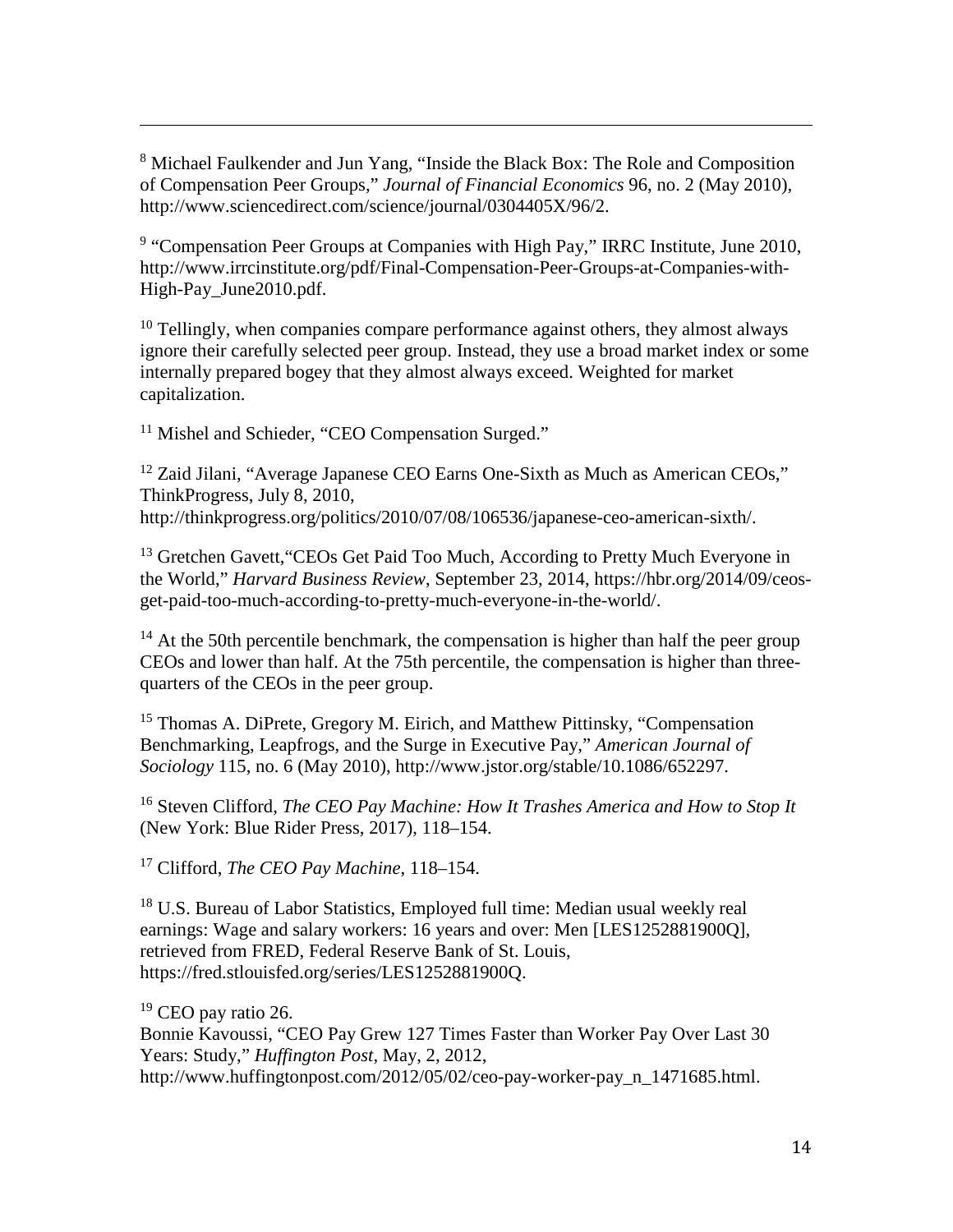CEO pay ratio 312. [Mishel](https://www.epi.org/people/lawrence-mishel/) and [Schieder,](https://www.epi.org/people/jessica-schieder/) "CEO Compensation Surged."

 $\overline{a}$ 

<span id="page-14-0"></span><sup>20</sup> Joe Nocera, "Buffett Punts on Pay," The Opinion Pages, *New York Times*, April 25, 2014, http://www.nytimes.com/2014/04/26/opinion/nocera-buffett-punts-on-pay.html.

<span id="page-14-1"></span> $21$  Board decisions on the size and structure of executive compensation deserve "great" deference by the courts." Brehm v. Eisner, Delaware Supreme Court, 746 A.2d 244, 262- 263 (2000).

<span id="page-14-2"></span><sup>22</sup> Ruth Sullivan, "Excessive Executive Pay 'Bad for Business,'" *Financial Times*, June 3, 2013, http://www.theglobeandmail.com/report-on-business/careers/excessive-executivepay-bad-for-business/article12029730/.

<span id="page-14-3"></span><sup>23</sup> *See* Edward L. Deci, Richard Koestner, and Richard M. Ryan, "A Meta-analytic Review of Experiments Examining the Effects of Extrinsic Rewards on Intrinsic Motivation," *Psychological Bulletin* 125, no. 6 (November 1999), http://psycnet.apa.org/journals/bul/125/6/627 and [Alfie Kohn,](https://hbr.org/search?term=alfie+kohn) "Why Incentive Plans Cannot Work," *Harvard Business Review*, September–October 1993, [https://hbr.org/1993/09/why-incentive-plans-cannot-work.](https://hbr.org/1993/09/why-incentive-plans-cannot-work)

<span id="page-14-4"></span><sup>24</sup> Professors Michael J. Cooper of the University of Utah, Huseyin Gulen of Purdue University, and P. Raghavendra Rau of the University of Cambridge examined the relationship between CEO pay and stock performance at the 1,500 companies with the largest market capitalization. In the three-year periods from 1994–2013, they found the more CEOs got paid, the worse their companies did.

The top 10% of CEOs in pay returned 10% less to their shareholders than did their industry peers. While these CEOs were paid an average of \$21 million a year, the shareholders of these companies received \$1.4 billion less than comparable companies with lower paid CEOs. The more CEOs were paid, the worse they performed. The companies in the top 5% in CEO pay did 15% worse, on average, than their peers.

The study also found that the longer CEOs were in place, the worse their firms performed. Cooper says this is because those CEOs are able to appoint more allies to their boards, and those board members are likely to go along with the bosses' bad decisions. "For the high-pay CEOs, with high overconfidence and high tenure, the effects are just crazy," he says. They return 22% worse in shareholder value over three years as compared to their peers."

Susan Adams, "The Highest-Paid CEOs Are The Worst Performers, New Study Says," June 16, 2014, https://www.forbes.com/sites/susanadams/2014/06/16/the-highest-paidceos-are-the-worst-performers-new-study-says/#6db264cc7e32.

<span id="page-14-5"></span><sup>25</sup> CEO Pay and Company Performance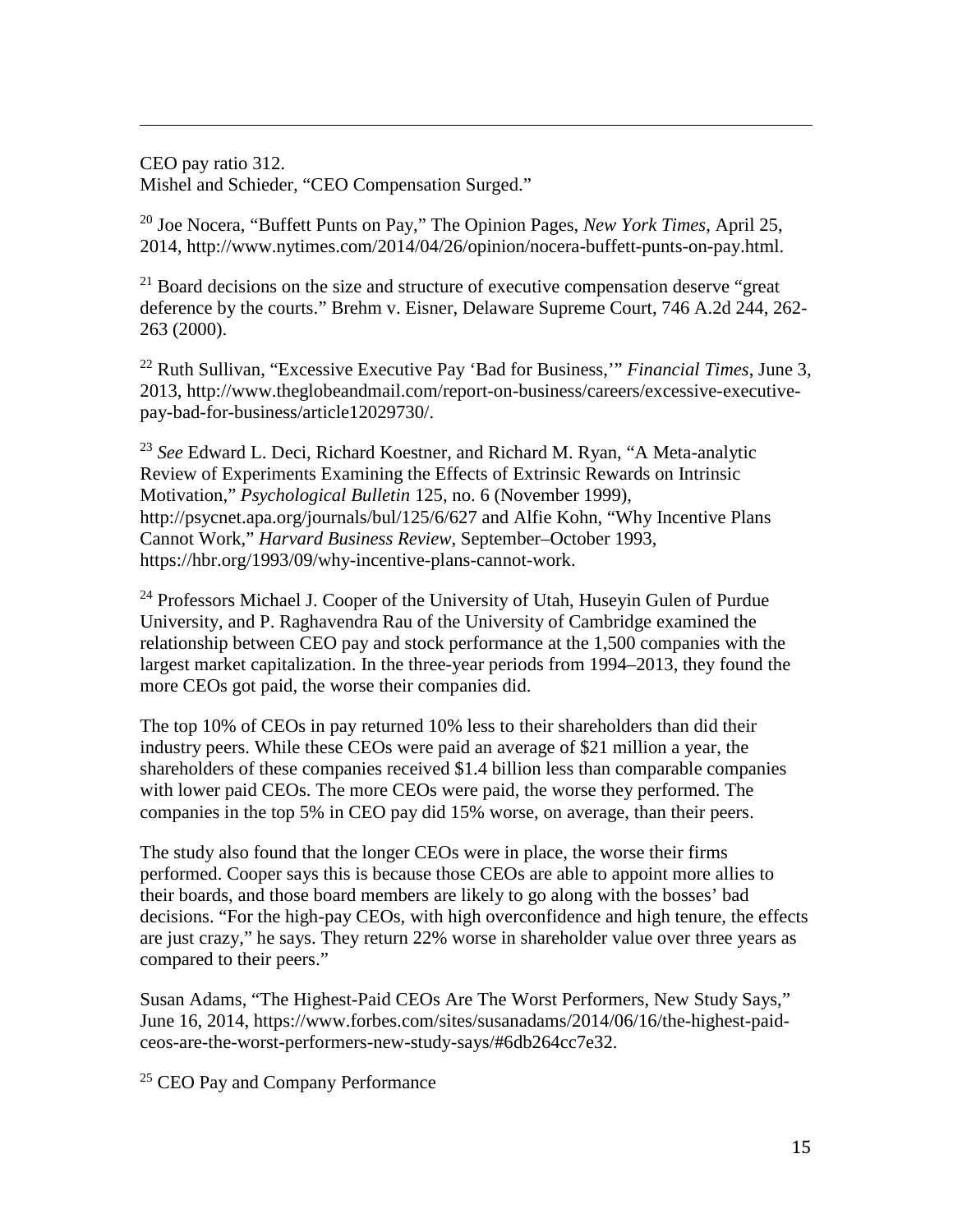• "Companies that awarded their Chief Executive Officers (CEOs) higher equity incentives had below-median returns based on a sample of 429 large-cap U.S. companies observed from 2006 to 2015. On a 10-year cumulative basis, total shareholder returns of those companies whose total summary pay (the level that must be disclosed in the summary tables of proxy statements) was *below* their sector median *outperformed* those companies where pay *exceeded* the sector median by as much as 39%." "Has CEO pay reflected long-term stock performance?" the author asked. His answer was, "In a word, 'no.'"

 $\overline{a}$ 

Ric Marshall and Linda-Eling Lee, "Are CEOs Paid for Performance?" MSCI ESG Research Inc., July 2016, [https://www.msci.com/documents/10199/91a7f92b-d4ba-](https://www.msci.com/documents/10199/91a7f92b-d4ba-4d29-ae5f-8022f9bb944d)[4d29-ae5f-8022f9bb944d.](https://www.msci.com/documents/10199/91a7f92b-d4ba-4d29-ae5f-8022f9bb944d)

<span id="page-15-0"></span>• An MSCI study of 423 companies found CEO equity awards to be negatively correlated with performance. The lowest fifth in CEO equity awards outperformed the top fifth by nearly 39% on average on a 10-year cumulative basis.

Ric Marshall, "Out of Whack: U.S. CEO Pay and Long-term Investment Returns, MSCI ESG Research Inc., October 2017, https://www.msci.com/ceo-pay.

• In 2014, the non-profit organization As You Sow developed algorithms to identify overpaid CEOs in the S&P 500. Over the next two years, the 100 most overpaid CEOs companies underperformed the S&P 500 by 2.9 percentage points. The firms with the 10 most overpaid CEOs underperformed the S&P 500 index by 10.5 percentage points.

"The 100 Most Overpaid CEOs 2018: Are Fund Managers Asleep at the Wheel?," As You Sow, March 1, 2018, [http://www.asyousow.org/ays\\_report/the-100-most](http://www.asyousow.org/ays_report/the-100-most-overpaid-ceos-are-fund-managers-asleep-at-the-wheel/)[overpaid-ceos-are-fund-managers-asleep-at-the-wheel/.](http://www.asyousow.org/ays_report/the-100-most-overpaid-ceos-are-fund-managers-asleep-at-the-wheel/)

• Harvard Professors Lucian Bebchuk and Jesse Fried in their book *Pay without Performance* and subsequent papers have shown that CEO pay is negatively correlated with profitability and market valuation relative to book value. Firms with high CEO pay are not the best performers.

Lucian Bebchuk and Jesse Fried, *Pay without Performance: The Unfulfilled Promise of Executive Compensation* (Cambridge, MA: Harvard University Press, 2006).

<span id="page-15-2"></span><span id="page-15-1"></span>• A 2009 study by researchers at Purdue University and the University of Utah found that the companies with the highest-paid CEOs (the top 10%, adjusted for size and type of company) fall more than 4% behind expected average stock-market returns every year.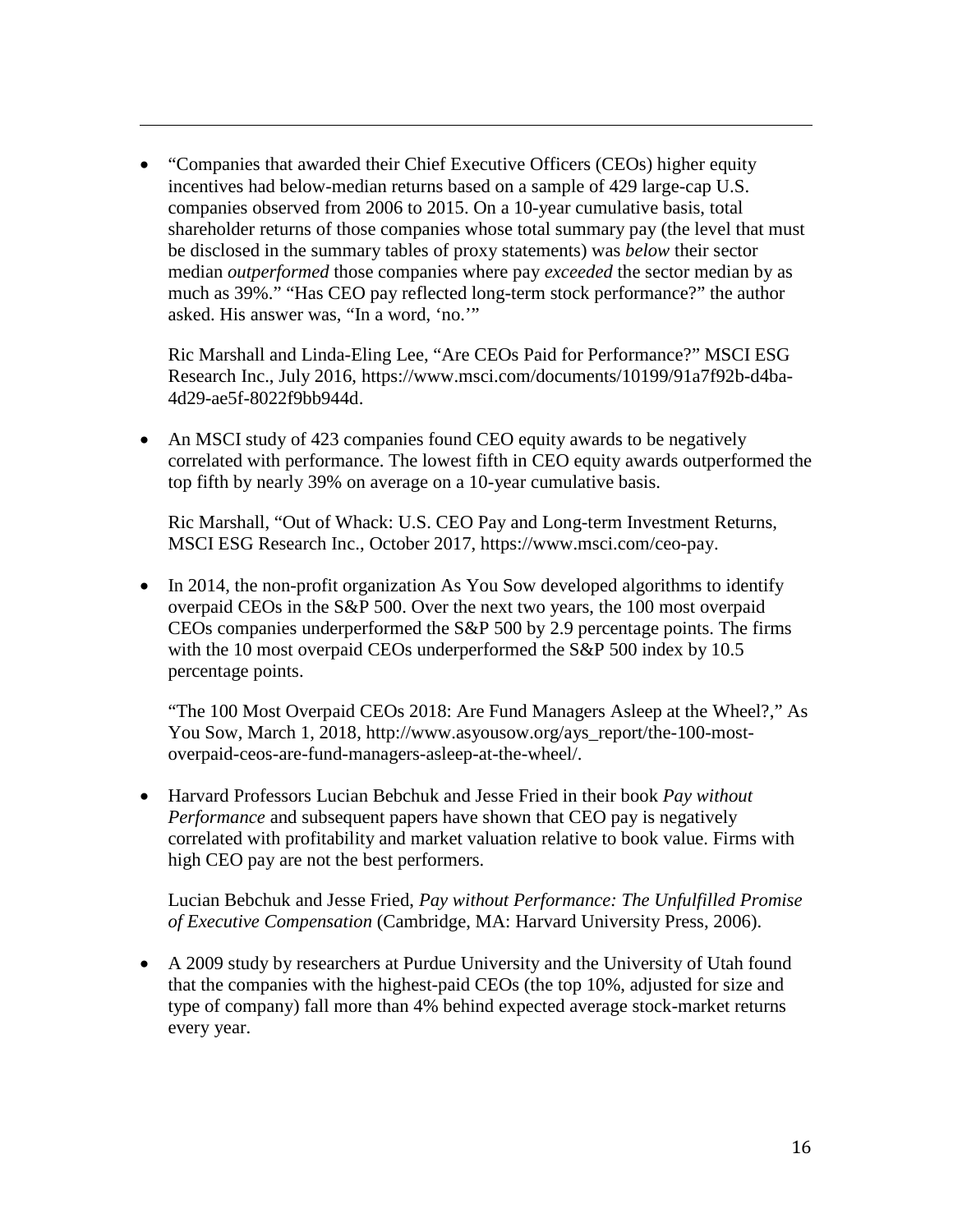Sarah Morgan, "10 Things CEOs Won't Tell You," MarketWatch, July 1, 2011, [http://www.marketwatch.com/story/10-things-ceos-wont-tell-you-1309551879312.](http://www.marketwatch.com/story/10-things-ceos-wont-tell-you-1309551879312)

<span id="page-16-1"></span>• A meta-analysis (a study of 137 prior studies) calculated that performance explained less than 5% of CEO pay.

Henry L. Tosi, Steve Werner, Jeffrey P. Katz, and Luis R. Gomez-Mejia, "How Much Does Performance Matter? A Meta-Analysis of CEO Pay Studies," *Journal of Management* 26, no. 2 (April 2000), doi: 10.1177/014920630002600207.

<span id="page-16-2"></span><sup>26</sup> Academic studies have found that a high CEO-to-worker-pay ratio:

<span id="page-16-3"></span>• Hurts employee morale and productivity.

<span id="page-16-0"></span> $\overline{a}$ 

Jeffrey Pfeffer, "Human Resources from an Organizational Behavior Perspective: Some Paradoxes Explained," *Journal of Economic Perspectives* 21, no. 4 (2007), http://www.aeaweb.org/articles.php?doi=10.1257/jep.21.4.115.

<span id="page-16-4"></span>• Can cause high employee turnover and lower job satisfaction.

Matt Bloom and John G. Michel, "The Relationships among Organizational Context, Pay Dispersion, and Managerial Turnover," *The Academy of Management Journal* 45, no. 1 (2002), http://www.jstor.org/stable/3069283.

<span id="page-16-5"></span>• Tends to produce high turnover and low employee morale because the high CEO pay makes other employees feel undervalued.

James B. Wade, Charles A. O'Reilly III, and Timothy G. Pollock, "Overpaid CEOs and Underpaid Managers: Fairness and Executive Compensation," *Organization Science* 17, no. 5 (2006), http://pubsonline.informs.org/doi/abs/10.1287/orsc.1060.0204.

<span id="page-16-8"></span><span id="page-16-7"></span><span id="page-16-6"></span>• Can result in a lower product quality.

Douglas M. Cowherd and David I. Levine, "Product Quality and Pay Equity between Lower-Level Employees and Top Management: An Investigation of Distributive Justice Theory," *Administrative Science Quarterly* 37, no. 2 (1992), http://www.questia.com/library/1G1-12729185/product-quality-and-pay-equitybetween-lower-level.

<span id="page-16-10"></span><span id="page-16-9"></span><sup>27</sup> [SHAWN TULLY,](http://fortune.com/author/shawn-tully/) "Why Curbing Stock Buybacks Could Backfire," *Fortune*, February 26, 2019.

<sup>28</sup> <https://www.yardeni.com/pub/buybackdiv.pdf>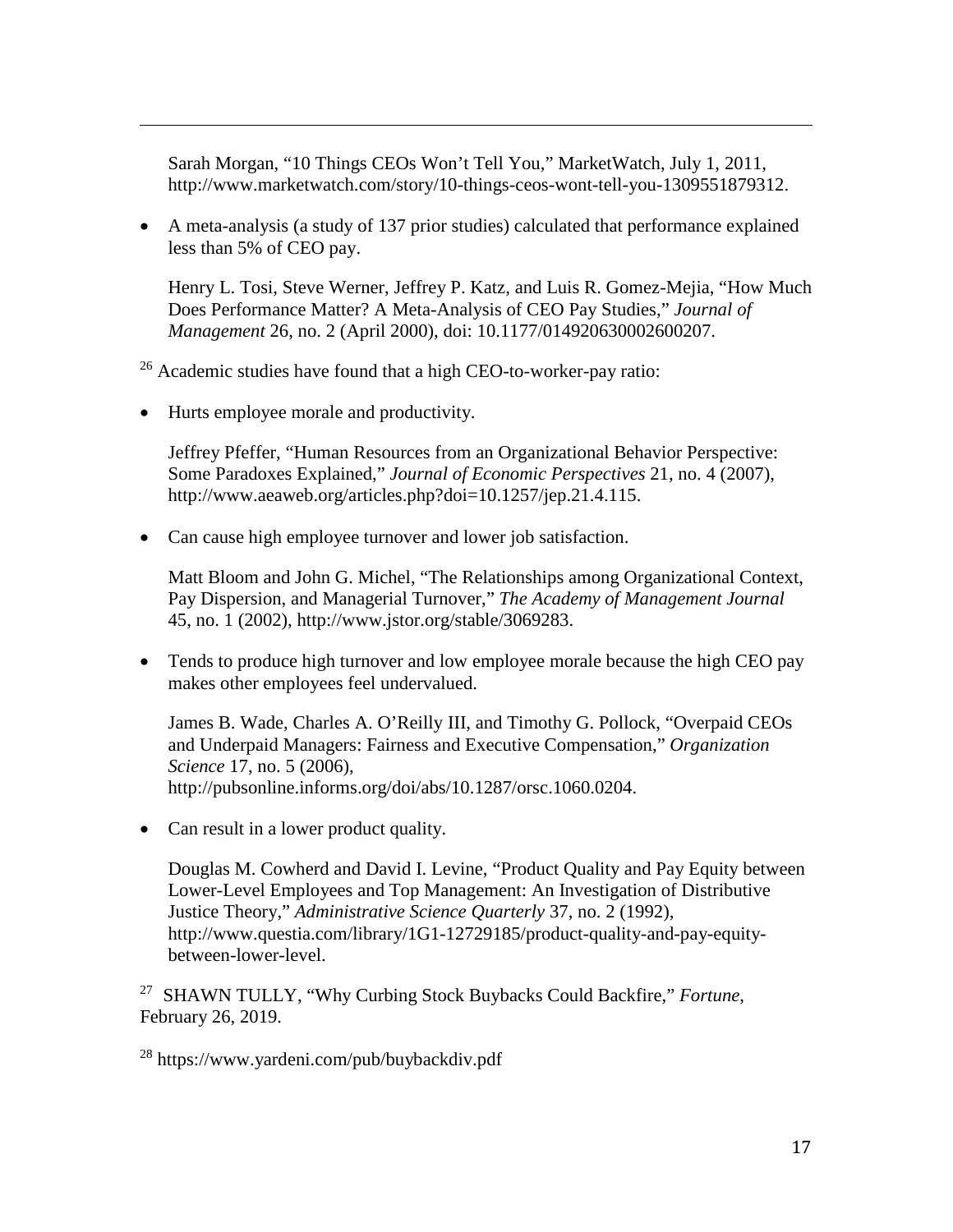<span id="page-17-0"></span><sup>29</sup> Gretchen Morgenson, "In Yahoo, Another Example of the Buyback Mirage," *New York Times*, March 25, 2016, http://www.nytimes.com/2016/03/27/business/in-yahooanother-example-of-the-buyback-mirage.html.

<span id="page-17-1"></span><sup>30</sup> *See* Robert Kuttner, *[Can Democracy Survive Global Capitalism?](https://www.amazon.com/Can-Democracy-Survive-Global-Capitalism/dp/0393609936/ref=sr_1_1?s=books&ie=UTF8&qid=1538777514&sr=1-1&keywords=can+democracy+survive+globalization&dpID=41BKvthsZpL&preST=_SY344_BO1,204,203,200_QL70_&dpSrc=srch)* (New York: W. W. Norton & Company, 2018) and Joseph E. Stiglitz, *[Globalization and Its Discontents](https://www.amazon.com/Globalization-Its-Discontents-Revisited-Anti-Globalization/dp/0393355160/ref=sr_1_1?s=books&ie=UTF8&qid=1538777669&sr=1-1&keywords=joseph+stiglitz&dpID=510SvFMMgML&preST=_SY291_BO1,204,203,200_QL40_&dpSrc=srch)  [Revisited: Anti-Globalization in the Era of Trump](https://www.amazon.com/Globalization-Its-Discontents-Revisited-Anti-Globalization/dp/0393355160/ref=sr_1_1?s=books&ie=UTF8&qid=1538777669&sr=1-1&keywords=joseph+stiglitz&dpID=510SvFMMgML&preST=_SY291_BO1,204,203,200_QL40_&dpSrc=srch)* (New York: W. W. Norton & Company, 2017).

<sup>31</sup> Ryan Gorman, "Wealth of Super Rich 0.1 per cent Is Pulling Even Further Ahead of the Rest of the Country," *Daily Mail*, April 1, 2014, http://www.dailymail.co.uk/news/article-2593874/Super-rich-pulling-ahead-majorityone-centers.html.

<span id="page-17-2"></span> $32$  Emmanuel Saez and Gabriel Zucman, "Wealth Inequality in the United States Since 1913: Evidence from Capitalized Income Tax Data" Table 1 (NBER Working Paper No. 20625, October 2014), http://www.nber.org/papers/w20625.

<span id="page-17-3"></span><sup>33</sup> Nelson D. Schwartz, "In an Age of Privilege, Not Everyone Is in the Same Boat," *New York Times*, April 23, 2016,

http://www.nytimes.com/2016/04/24/business/economy/velvet-rope-economy.html.

<sup>34</sup> Jon Bakija, Adam Cole, and Bradley T. Heim, "Jobs and Income Growth of Top Earners and the Causes of Changing Income Inequality: Evidence from U.S. Tax Return Data," April 2012,

[http://web.williams.edu/Economics/wp/BakijaColeHeimJobsIncomeGrowthTopEarners.p](http://web.williams.edu/Economics/wp/BakijaColeHeimJobsIncomeGrowthTopEarners.pdf) [df.](http://web.williams.edu/Economics/wp/BakijaColeHeimJobsIncomeGrowthTopEarners.pdf)

<sup>35</sup> Paul Krugman, "But The Top 0.1 Percent Isn't Diverse," The Opinion Pages, *New York Times*, January 15, 2012, https://krugman.blogs.nytimes.com/2012/01/15/but-the-top-0-1 percent-isnt-diverse/.

<sup>36</sup> [https://fred.stlouisfed.org/series/A939RX0Q048SBEA.](https://fred.stlouisfed.org/series/A939RX0Q048SBEA)

<sup>37</sup> Real Per Capita GDP was \$50,055 in 2014, \$28,133 in 1980, \$28,618 in 1979, and \$13,411 in 1949. http://www.multpl.com/us-real-gdp-per-capita/table/by-year.

<sup>38</sup> Andrew G. Berg and Jonathan D. Ostry, "Equality and Efficiency," *Finance & Development* 48, no. 3 (2011), http://www.imf.org/external/pubs/ft/fandd/2011/09/berg.htm.

<span id="page-17-4"></span> $39$  Ibid.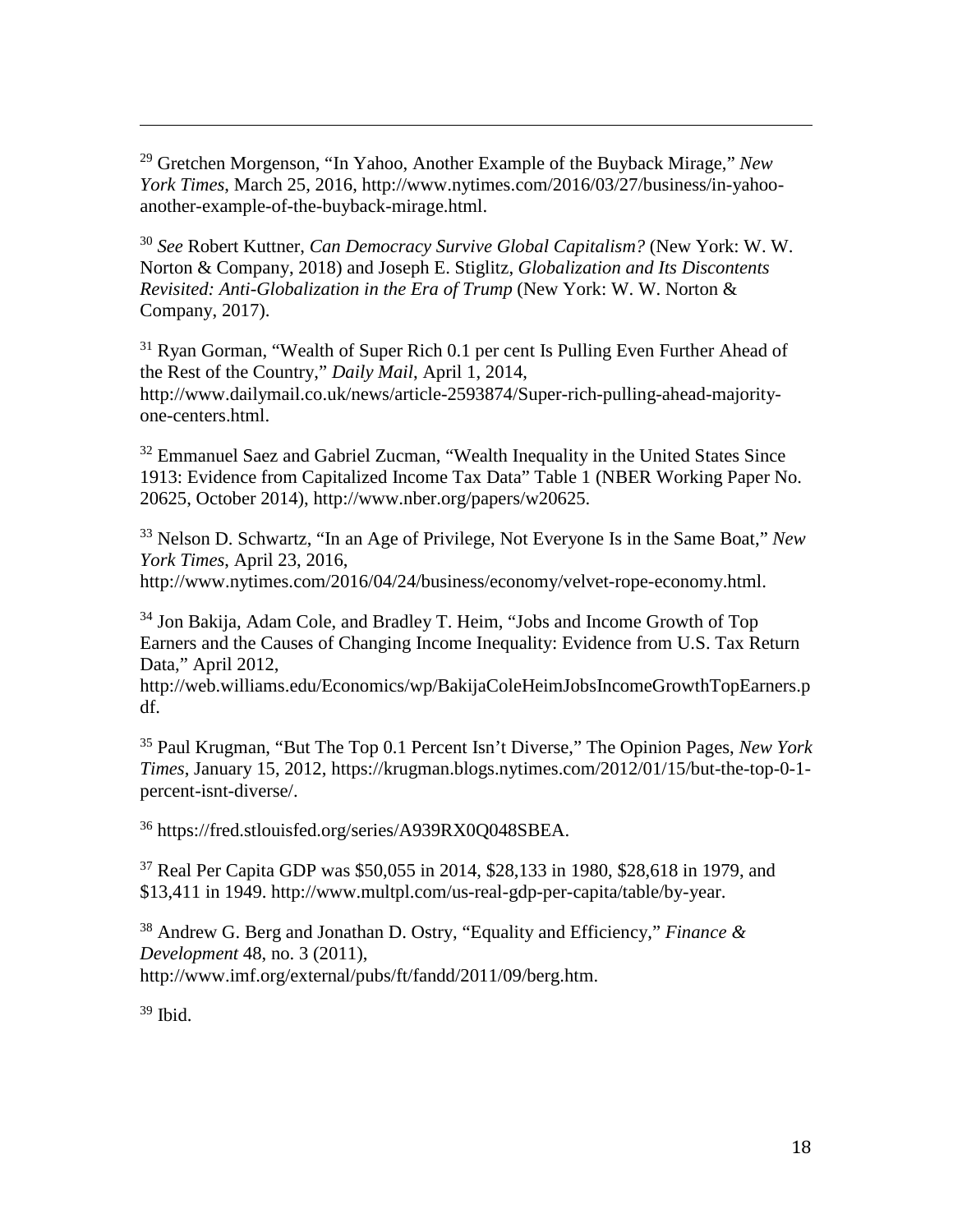<span id="page-18-0"></span> $40$  OECD Directorate for Employment, Labour and Social Affairs, "Focus on Inequality and Growth," December 2014, [http://www.oecd.org/els/soc/Focus-Inequality-and-](http://www.oecd.org/els/soc/Focus-Inequality-and-Growth-2014.pdf)[Growth-2014.pdf.](http://www.oecd.org/els/soc/Focus-Inequality-and-Growth-2014.pdf)

 $\overline{a}$ 

<span id="page-18-2"></span><span id="page-18-1"></span><sup>41</sup> The Gini index is a widely accepted measure of income inequality. At a Gini index of 0, everyone has the same income. At a Gini index of 1, one person garners all the income. A Gini point equals .01 or 1/100th on the scale between 0 and 1. The OECD study found that "income inequality has a negative and statistically significant impact on mediumterm growth. Rising inequality by 3 Gini points, that is the average increase recorded in the OECD over the past two decades, would drag down economic growth by 0.35 percentage point per year for 25 years: a cumulated loss in GDP at the end of the period of 8.5%."

<sup>42</sup> GDP totaled \$14.96 trillion at the end of the second quarter of 2008 and fell to \$14.36 trillion one year later.

 $43$  In theory, increased inequality will lead to more crime, especially property crime. If your alternative is dismal poverty, stealing becomes more attractive and prison is less of a deterrent. This theory is supported by empirical evidence. Reviewing 17 relevant studies, Richard H. McAdams, Meltzer Professor of Law at the University of Chicago Law School concluded, "Many studies found a positive relationship between inequality and crime, many found no significant relationship, and virtually no study found a negative relationship." But the great increase in American income inequality occurred as crime rates were decreasing. Were both the theory and the studies wrong? No, because inequality is not the only factor that influences crime. In "What Accounts for the Decline in Crime," researchers determined that the decline in crime was due to three factors: the increased probability of apprehension, a stronger economy, and the aging of the population (a relative decline in 20- to 28-year-old males). They estimated that the crime rate would have dropped dramatically had not inequality increased. "Holding inequality constant at its 1980 level, we could have observed a 55% drop in property crime as opposed to a 17% drop."

Richard H. McAdams, "Economic Costs of Inequality," 2010 University of Chicago Legal Forum 23 (2010),

https://chicagounbound.uchicago.edu/cgi/viewcontent.cgi?referer=https://www.google.co m/&httpsredir=1&article=2649&context=journal\_articles.

Ayse Imrohoroglu, Antonio Merlo, and Peter Rupert, "What Accounts for the Decline in Crime?" *International Economic Review* 45, no. 3 [2004], https://www.jstor.org/stable/i282692.

<sup>44</sup> [See The Price of Inequality: How Today's Divided Society Endangers Our Future](http://www.amazon.com/Price-Inequality-Divided-Society-Endangers/dp/0393345068/ref=sr_1_1?s=books&ie=UTF8&qid=1399588797&sr=1-1&keywords=inequality) by [Joseph E. Stiglitz;](http://www.amazon.com/Joseph-E.-Stiglitz/e/B000APIKRK/ref=sr_ntt_srch_lnk_1?qid=1399588797&sr=1-1) *[Divided: The Perils of Our Growing Inequality](http://www.amazon.com/Divided-Perils-Our-Growing-Inequality/dp/1595589236/ref=sr_1_2?s=books&ie=UTF8&qid=1399588797&sr=1-2&keywords=inequality)* by David Cay Johnston; and *The Divide: American Injustice in the Age of the Wealth* by [Matt Taibbi.](http://www.amazon.com/Matt-Taibbi/e/B001JRUQ4S/ref=dp_byline_cont_book_1)